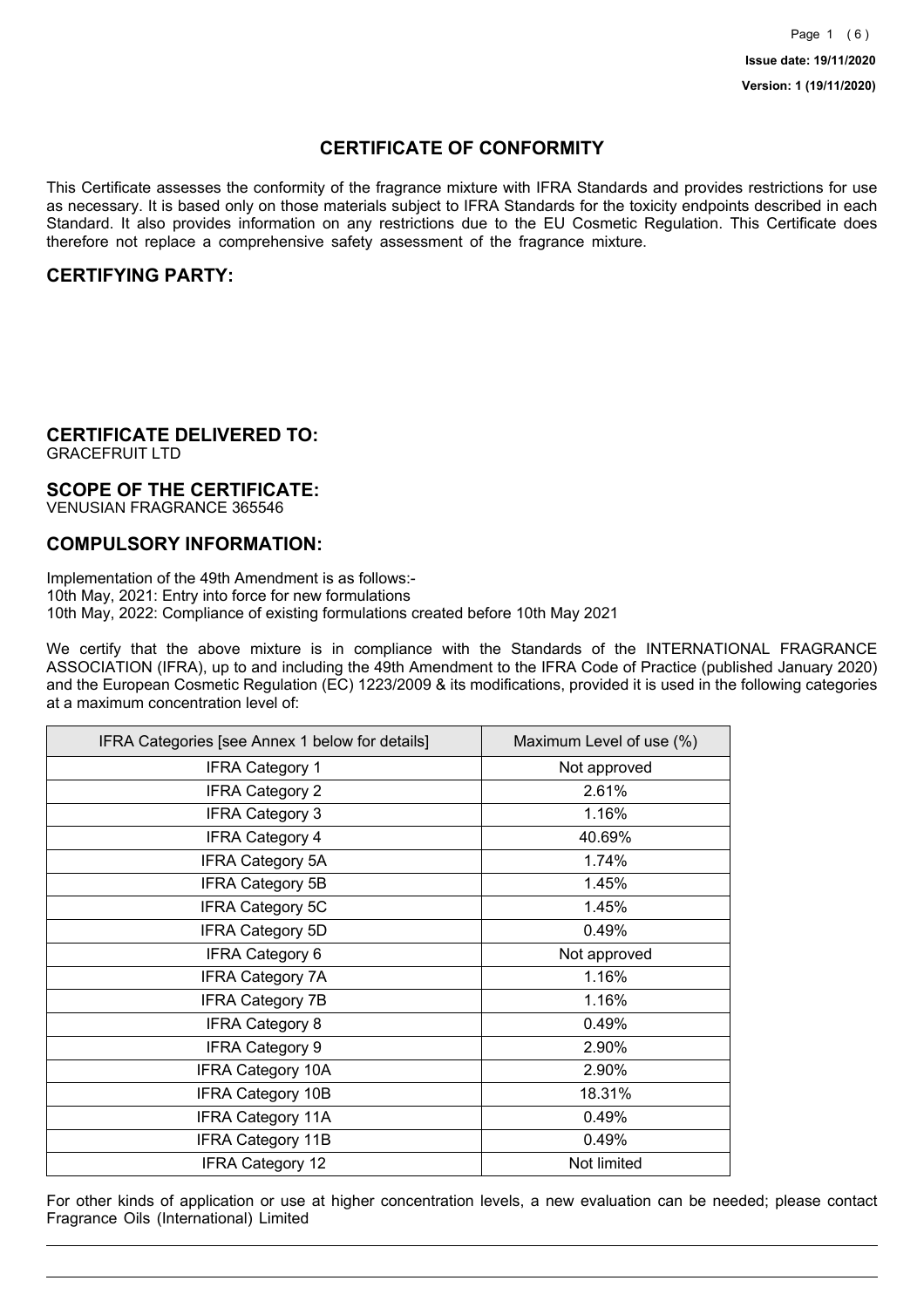## **EU COSMETIC INFORMATION:**

We certify that the above mixture is in compliance with the EU Cosmetic Regulation 1223/2009 and its amendments, provided it is used in the following applications at a maximum concentration level of:

| <b>Cosmetic Application</b>      | Maximum Level of use (%) |
|----------------------------------|--------------------------|
| Fine Fragrance                   | 41.66%                   |
| Eau de Toilette                  | 41.66%                   |
| Fragrancing cream                | 41.66%                   |
| Rinse off cosmetic products      | 41.66%                   |
| Other leave-on cosmetic products | 41.66%                   |
| Oral products                    | Not approved             |

Regulatory Affairs Department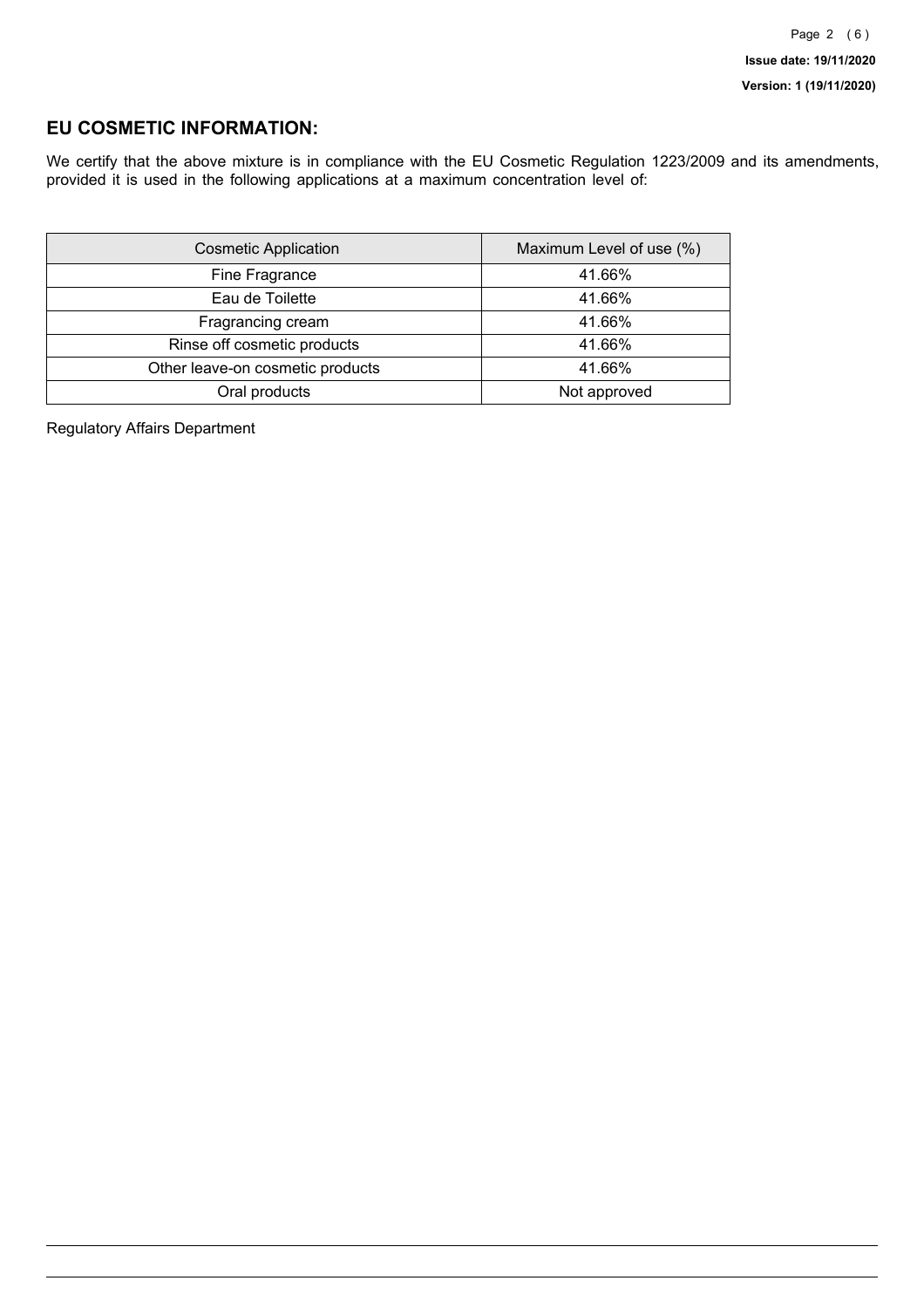### **ANNEX 1**

Below is an extract of information provided by IFRA in relation to types of application present in each IFRA Category. Additional information about IFRA Categories can be found in the Guidance to IFRA Standards, issued by IFRA.

| <b>IFRA Category</b>     | Product Type                                                                                                                                                                                                                                                                                                                                                                                                                                                                                                                                                                                                                                                                                                                                                                                                                                                                                                                                 |
|--------------------------|----------------------------------------------------------------------------------------------------------------------------------------------------------------------------------------------------------------------------------------------------------------------------------------------------------------------------------------------------------------------------------------------------------------------------------------------------------------------------------------------------------------------------------------------------------------------------------------------------------------------------------------------------------------------------------------------------------------------------------------------------------------------------------------------------------------------------------------------------------------------------------------------------------------------------------------------|
| IFRA Category 1          | Products applied to the lips: Lip products e.g. lipstick, lip balm; Childrens toys                                                                                                                                                                                                                                                                                                                                                                                                                                                                                                                                                                                                                                                                                                                                                                                                                                                           |
| <b>IFRA Category 2</b>   | Products applied to the axillae: Deodorant and antiperspirant products of all types; Body sprays/mists                                                                                                                                                                                                                                                                                                                                                                                                                                                                                                                                                                                                                                                                                                                                                                                                                                       |
| <b>IFRA Category 3</b>   | Products applied to the face/body using fingertips: Eye products e.g. eye make-up, eye moisturizer; Facial<br>make-up; Make-up remover; Nose pore strips; Wipes for face, neck, hands, body; Facial masks; Body<br>and face paint                                                                                                                                                                                                                                                                                                                                                                                                                                                                                                                                                                                                                                                                                                            |
| <b>IFRA Category 4</b>   | Products related to fine fragrance: Hydroalcoholic and non-hydroalcoholic fine fragrance of all types e.g.<br>Eau de Toilette, Parfum, Cologne, solid perfume, fragrancing cream, aftershaves of all types; Ingredients<br>of perfume and fragrance mixtures for cosmetic kits; Scent pads; Scent strips                                                                                                                                                                                                                                                                                                                                                                                                                                                                                                                                                                                                                                     |
| IFRA Category 5A         | Body lotion products applied to the body using the hands (palms), primarily leave on: Foot care products<br>e.g. creams, powders; Insect repellent for application to the skin; All powders and talc (excluding baby<br>powders and talc)                                                                                                                                                                                                                                                                                                                                                                                                                                                                                                                                                                                                                                                                                                    |
| <b>IFRA Category 5B</b>  | Face moisturizer products applied to the face using the hands (palms), primarily leave on: Facial toner;<br>Facial moisturizers and creams                                                                                                                                                                                                                                                                                                                                                                                                                                                                                                                                                                                                                                                                                                                                                                                                   |
| <b>IFRA Category 5C</b>  | Hand cream products applied to the hands using the hands (palms), primarily leave on: Hand cream; Nail<br>care products including cuticle creams; Hand sanitizers                                                                                                                                                                                                                                                                                                                                                                                                                                                                                                                                                                                                                                                                                                                                                                            |
| <b>IFRA Category 5D</b>  | Baby creams, baby oils and baby talc: Baby cream/lotion, baby oil, baby powders and talc                                                                                                                                                                                                                                                                                                                                                                                                                                                                                                                                                                                                                                                                                                                                                                                                                                                     |
| IFRA Category 6          | Products with oral and lip exposure: Toothpaste; Mouthwash, including breath sprays; Toothpowder,<br>strips, mouthwash tablets                                                                                                                                                                                                                                                                                                                                                                                                                                                                                                                                                                                                                                                                                                                                                                                                               |
| <b>IFRA Category 7A</b>  | Rinse-off products applied to the hair with some hand contact: Hair permanent or other hair chemical<br>treatments (rinse-off) e.g. relaxers, including rinse-off hair dyes                                                                                                                                                                                                                                                                                                                                                                                                                                                                                                                                                                                                                                                                                                                                                                  |
| <b>IFRA Category 7B</b>  | Leave-on products applied to the hair with some hand contact: Hair sprays of all types e.g. pumps,<br>aerosol sprays; Hair styling aids non sprays e.g. mousse, leave- on conditioners; Hair permanent or other<br>hair chemical treatments (leave-on) e.g. relaxers, including leave-on hair dyes; Shampoo - Dry (waterless<br>shampoo); Hair deodorizer                                                                                                                                                                                                                                                                                                                                                                                                                                                                                                                                                                                    |
| <b>IFRA Category 8</b>   | Products with significant anogenital exposure: Intimate wipes; Tampons; Baby wipes; Toilet paper (wet)                                                                                                                                                                                                                                                                                                                                                                                                                                                                                                                                                                                                                                                                                                                                                                                                                                       |
| IFRA Category 9          | Products with body and hand exposure, primarily rinse off: Bar soap; Liquid soap; Shampoo of all type;<br>Conditioner (rinse-off); Body washes and shower gels of all types; Baby wash, bath, shampoo; Bath gels,<br>foams, mousses, salts, oils and other products added to bathwater; Cleanser for face (rinse-off); Shaving<br>creams of all types e.g. stick, gels, foams; All depilatories (including facial) and waxes for mechanical hair<br>removal; Foot care products (feet are placed in a bath for soaking); Shampoos for pets                                                                                                                                                                                                                                                                                                                                                                                                   |
| <b>IFRA Category 10A</b> | Household care excluding aerosol / spray products: Hand wash laundry detergent; Laundry pre-treatment<br>of all types e.g. paste, sprays, sticks; Machine laundry detergents with skin contact e.g. liquids, powders;<br>Fabric softeners of all types including fabric softener sheets; Ironing water; Hand dishwashing detergent;<br>Hard surface cleaners of all types e.g. bathroom, kitchen cleansers, furniture polish; Toilet seat wipes;<br>Household cleaning products, other types including fabric cleaners, carpet cleaners, furniture polishes<br>sprays and wipes, stain removers, treatment products for textiles e.g. starch sprays; Floor wax; Dry<br>cleaning kits; Fragranced oil for lamp ring, reed diffusers, pot-pourri, liquid refills for air fresheners (non-<br>cartridge systems), etc.                                                                                                                          |
| <b>IFRA Category 10B</b> | Household aerosol/spray products: Animal sprays applied to animals; Air freshener sprays, manual,<br>including aerosol and pump; Aerosol/spray insecticides                                                                                                                                                                                                                                                                                                                                                                                                                                                                                                                                                                                                                                                                                                                                                                                  |
| <b>IFRA Category 11A</b> | Products with intended skin contact but minimal transfer of fragrance to skin from inert substrate without<br>UV exposure: Feminine hygiene conventional pads, liners, interlabial pads; Diapers (baby and adult);<br>Adult incontinence pant, pad; Toilet paper (dry)                                                                                                                                                                                                                                                                                                                                                                                                                                                                                                                                                                                                                                                                       |
| <b>IFRA Category 11B</b> | Products with intended skin contact but minimal transfer of fragrance to skin from inert substrate with<br>potential UV exposure: Tights with moisturizers; Scented socks, gloves; Facial tissues (dry tissues);<br>Napkins: Paper towels: Wheat bags: Facial masks (paper/protective) e.g. surgical masks not used as<br>medical device; Fertilizers, solid (pellet or powder)                                                                                                                                                                                                                                                                                                                                                                                                                                                                                                                                                              |
| <b>IFRA Category 12</b>  | Products not intended for direct skin contact, minimal or insignificant transfer to skin: Candles of all types;<br>Laundry detergents for machine wash with minimal skin contact (e.g. Liquid tabs, pods); Automated air<br>fresheners and fragrancing of all types e.g. concentrated aerosol with metered doses, plug-ins, electrical,<br>incense, liquid refills (cartridge); Air delivery systems; Cat litter; Cell phone cases; Deodorizers/maskers<br>not intended for skin contact e.g. fabric drying machine deodorizers, carpet powders; Fuels; Insecticides<br>e.g. mosquito coil, paper, electrical, for clothing, excluding aerosols/sprays; Joss sticks or incense sticks;<br>Dishwash detergent and deodorizers - for machine wash; Olfactive board games; Paints; Plastic articles<br>(excluding toys); Scratch and sniff; Scent pack; Scent delivery system (using dry air technology); Shoe<br>polishes; Rim blocks (Toilet) |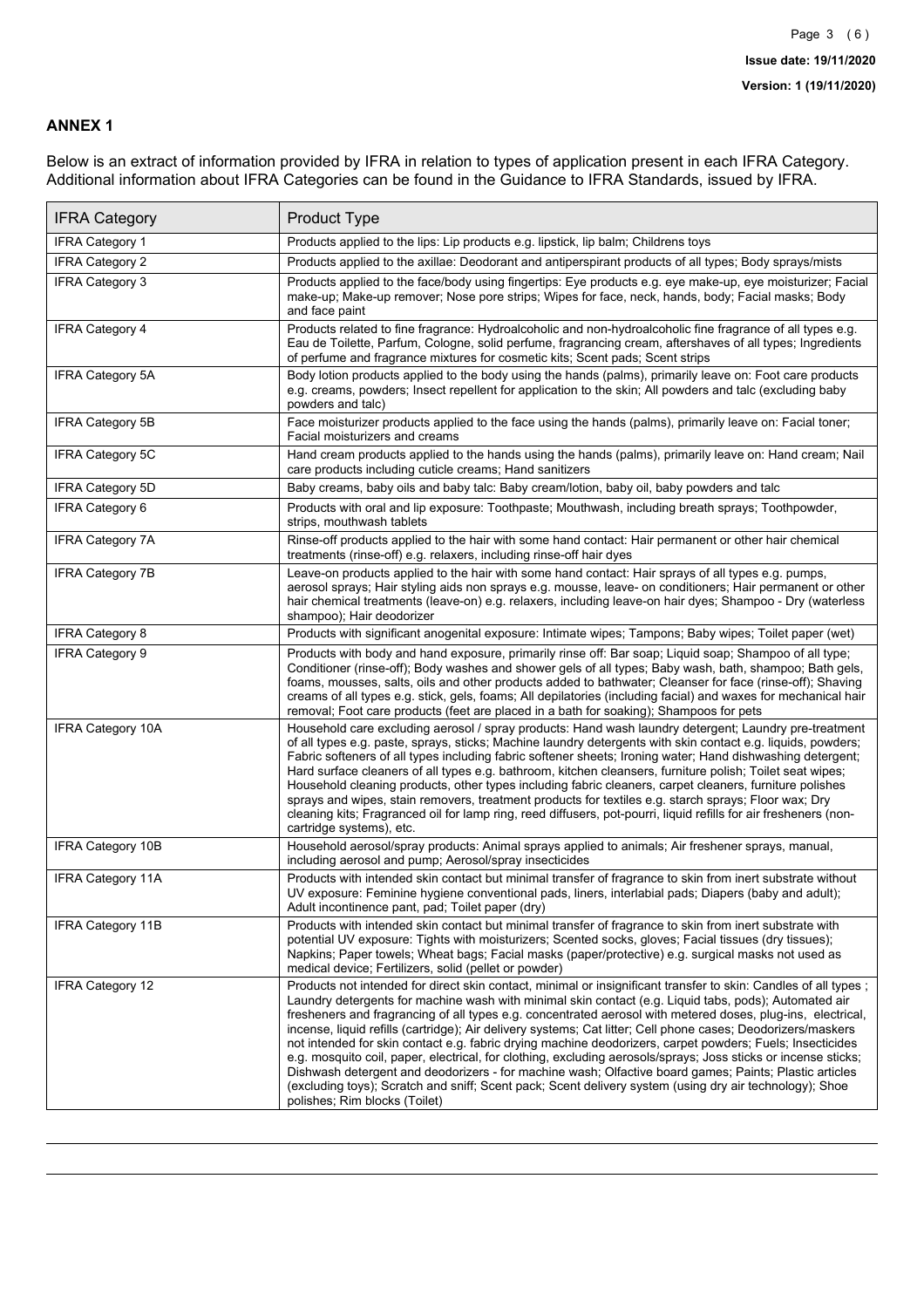## **IFRA CONFORMITY CERTIFICATE**

### **Customer: GRACEFRUIT LTD**

#### **Product: VENUSIAN FRAGRANCE 365546**

We certify that the above item is in compliance with the Standards of the INTERNATIONAL FRAGRANCE ASSOCIATION (IFRA - 48th Amendment / published June 2015), provided it is used in the following classes at a maximum concentration level of:

| IFRA classes [see annex for detail] | Maximum level of use (%) |
|-------------------------------------|--------------------------|
| <b>IFRA Class 1 Limit</b>           | Not approved             |
| <b>IFRA Class 2 Limit</b>           | 4.36%                    |
| <b>IFRA Class 3.A Limit</b>         | 18.02%                   |
| <b>IFRA Class 3.B Limit</b>         | 18.02%                   |
| <b>IFRA Class 3.C Limit</b>         | 18.02%                   |
| <b>IFRA Class 3.D Limit</b>         | 18.02%                   |
| <b>IFRA Class 4.A Limit</b>         | 41.66%                   |
| <b>IFRA Class 4.B Limit</b>         | 41.66%                   |
| <b>IFRA Class 4.C Limit</b>         | 41.66%                   |
| <b>IFRA Class 4.D Limit</b>         | 41.66%                   |
| <b>IFRA Class 5 Limit</b>           | 28.48%                   |
| <b>IFRA Class 6 Limit</b>           | Not approved             |
| <b>IFRA Class 7.A Limit</b>         | 9.01%                    |
| <b>IFRA Class 7.B Limit</b>         | 9.01%                    |
| <b>IFRA Class 8.A Limit</b>         | 24.99%                   |
| IFRA Class 8.B Limit                | 24.99%                   |
| <b>IFRA Class 9.A Limit</b>         | 41.66%                   |
| <b>IFRA Class 9.B Limit</b>         | 41.66%                   |
| <b>IFRA Class 9.C Limit</b>         | 41.66%                   |
| IFRA Class 10.A Limit               | 31.24%                   |
| IFRA Class 10.B Limit               | 31.24%                   |
| <b>IFRA Class 11 Limit</b>          | 100%                     |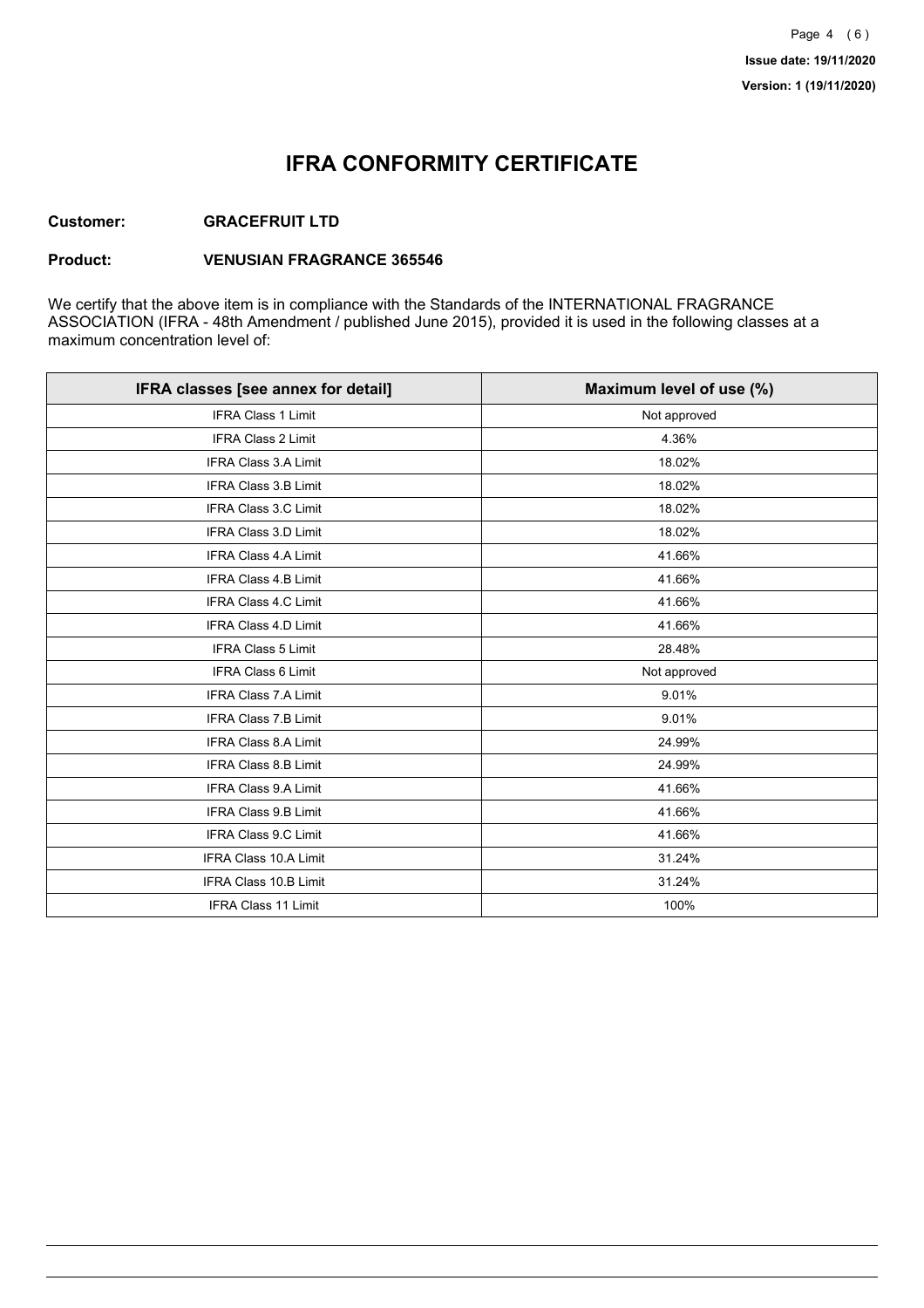# **IFRA CONFORMITY CERTIFICATE**

For other kinds of application or use at higher concentration levels, a new evaluation may be needed; please contact Gracefruit Limited.

The IFRA Standards regarding use restrictions are based on safety assessments by the Panel of Experts of the RESEARCH INSTITUTE FOR FRAGRANCE MATERIALS (RIFM) and are enforced by the IFRA Scientific Committee.

Evaluation of individual Fragrance ingredients is made according to the safety standards contained in the relevant section of the IFRA Code of Practice.

It is the ultimate responsibility of our customer to ensure the safety of the final product (containing this fragrance) by further testing if need be.

**Regulatory Affairs Department**